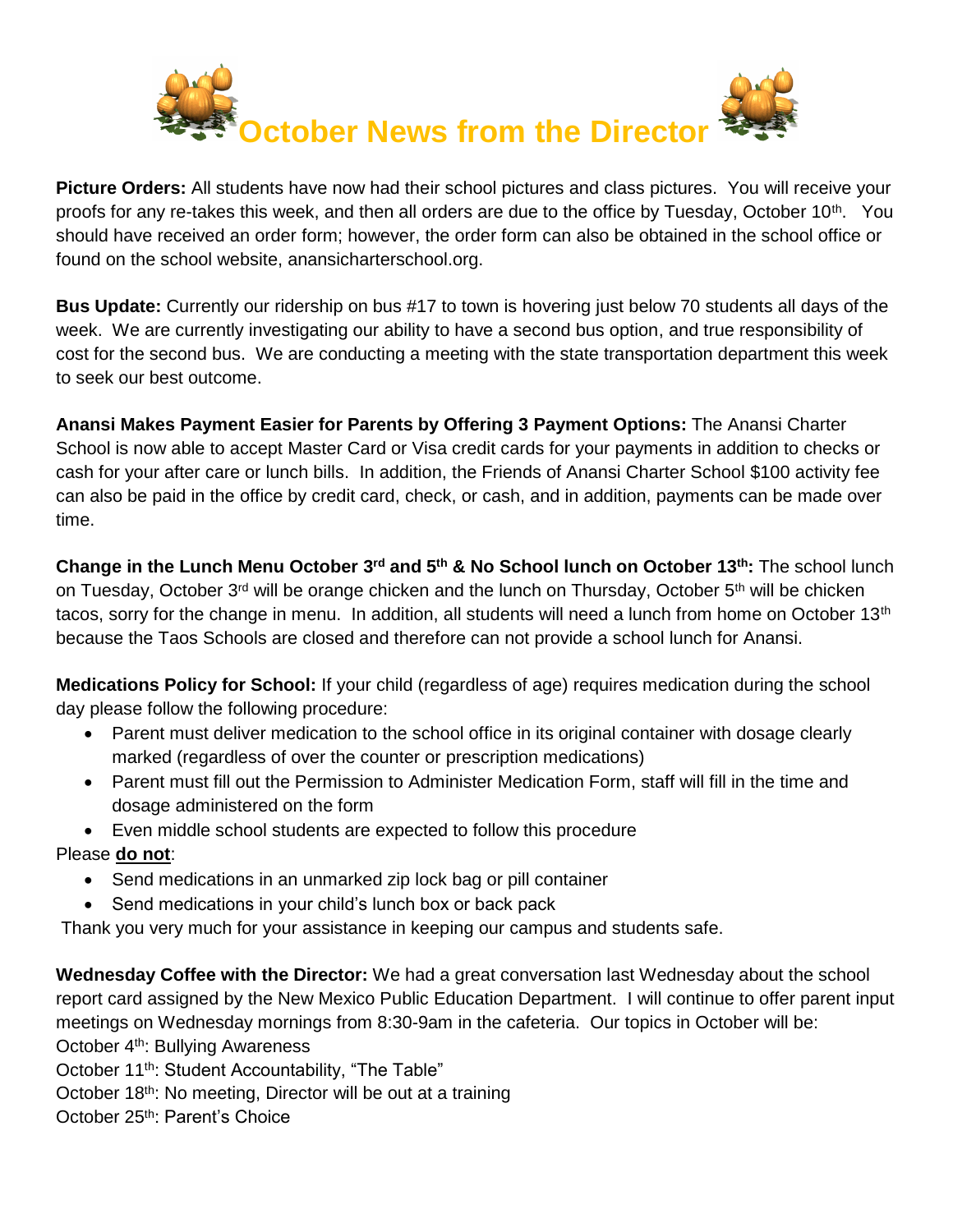**Vision & Hearing Screenings:** Two of our parent volunteers who are also nurses in the Taos health care system will be coming to school on October 4<sup>th</sup> and October 11<sup>th</sup> to conduct vision and hearing screenings with all of our students in grades kindergarten through 3rd.

Governance Council Meeting, Wednesday, October 18<sup>th</sup>: The Anansi Charter School governance council will hold its monthly meeting in the Anansi Charter School Library at 5:30pm. Agendas are available upon request in the school office.

**Truffle & Art Card Fundraiser Begins in October:** We will launch our school-wide truffle and art card sales on October 27<sup>th</sup>. Please be sure to pick up an order form at your parent-teacher conference. We ask each family to sell some truffles or art cards or a combination of both. The proceeds of this fundraiser pay for all the winter sports bus transportation, which is approximately \$3,000 and the cost of scholarships for qualifying students, which ranges from \$6,500-\$7,000.

**October Anti-Bullying Awareness Month:** This month is national anti-bullying awareness month and Anansi will be taking the proactive focus on kindness and Random Acts of Kindness. Here are simple ways you can bring kindness in as a focus in your own homes:

- Leave an appreciation sticky note for someone in your house
- Take time to write a thank you note together, for someone you appreciate
- Take time when around the dinner table to share something you appreciated or enjoyed in your day
- Make a treat for someone
- Donate items you no longer need to others
- Lend a helping hand to others in the community
- Smile at others when you see them or when you are passing by
- Hold the door open for someone else

We have learned through our research that one simple act of kindness can lead to dozens more acts of kindness, just through witnessing the single act. This ripple can breed generosity, empathy, and a sincere care for others, please join in and pay it forward with kindness!

In addition, we will continue to educate our students about bullying and will teach them strategies for bullying prevention. Our biggest culprit is teasing others, which often seems light-hearted, but is actually very hurtful. The victim to teasing often tries to laugh along and accept the joke; however, ongoing teasing leads to feelings of exclusion, low self-esteem, and acts of self-deprecation. Please remember your role-modeling is your child's greatest teacher, consider a conversation about the impact of teasing others and choose kindness toward others yourselves.

Field Trip to Las Golodrinas:, First, and Second Grade will be taking a cultural field trip on October 25<sup>th</sup> to Santa Fe to attend the cultural immersion day at Las Golondrinas to support their learning of New Mexico culture, architecture, and history. They will participate in activities and tours, and would be happy to have parent chaperones attend to assist with the children.

**Parent Teacher Conference Sign-Ups:** Please look for the conference sign-up sheet in your child's classroom starting, Friday, October 13<sup>th</sup>. Our goal is to meet with every family to review your child's progress and work together to set goals for the school year. Conferences are scheduled for Friday, October 27<sup>th</sup> from 8-4pm.